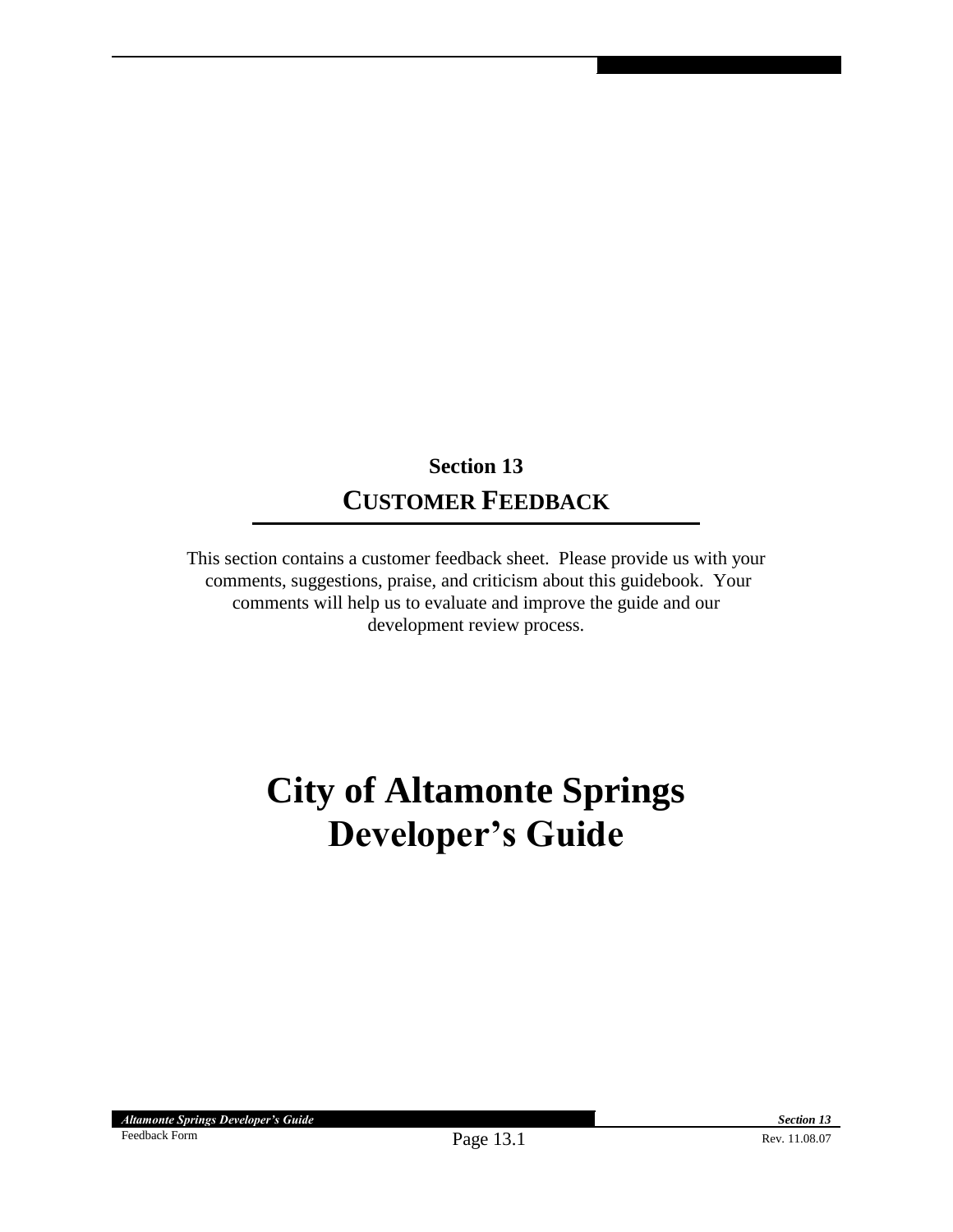## **SECTION 13. CUSTOMER FEEDBACK**.

This feedback form may be returned to the Development Manager, who will ensure that your comments get to the person or department responsible or the material you commented upon. It may be mailed or hand delivered to Growth Management, or faxed to 407.571.8156. Providing your name or project is optional - anonymous replies will be accepted.

## *Optional Information:*

| <b>Name</b>                                                                                                                                                                                |
|--------------------------------------------------------------------------------------------------------------------------------------------------------------------------------------------|
| Firm                                                                                                                                                                                       |
| <b>Tel</b><br>Email                                                                                                                                                                        |
| Project                                                                                                                                                                                    |
| <b>Which Are You?</b><br>$\Box$ Owner/Developer<br>$\Box$ Engineer $\Box$ Landscape Architect<br>$\Box$ Architect $\Box$ Planner<br>$\Box$ Realty Agent<br>$\Box$ Attorney<br>$\Box$ Other |
| <b>Type of Feedback:</b><br>$\Box$ Comment $\Box$ Suggestion<br>$\Box$ Praise $\Box$ Criticism $\Box$ Typo or Inconsistency in Guide                                                       |
| <b>How Would You Rate Your Overall Development Review Process Experience?</b><br>$\Box$ Excellent $\Box$ Satisfactory $\Box$ Unsatisfactory $\Box$ Very Unsatisfactory                     |
|                                                                                                                                                                                            |

*Your Comments:*

*(Continued on next page.)*